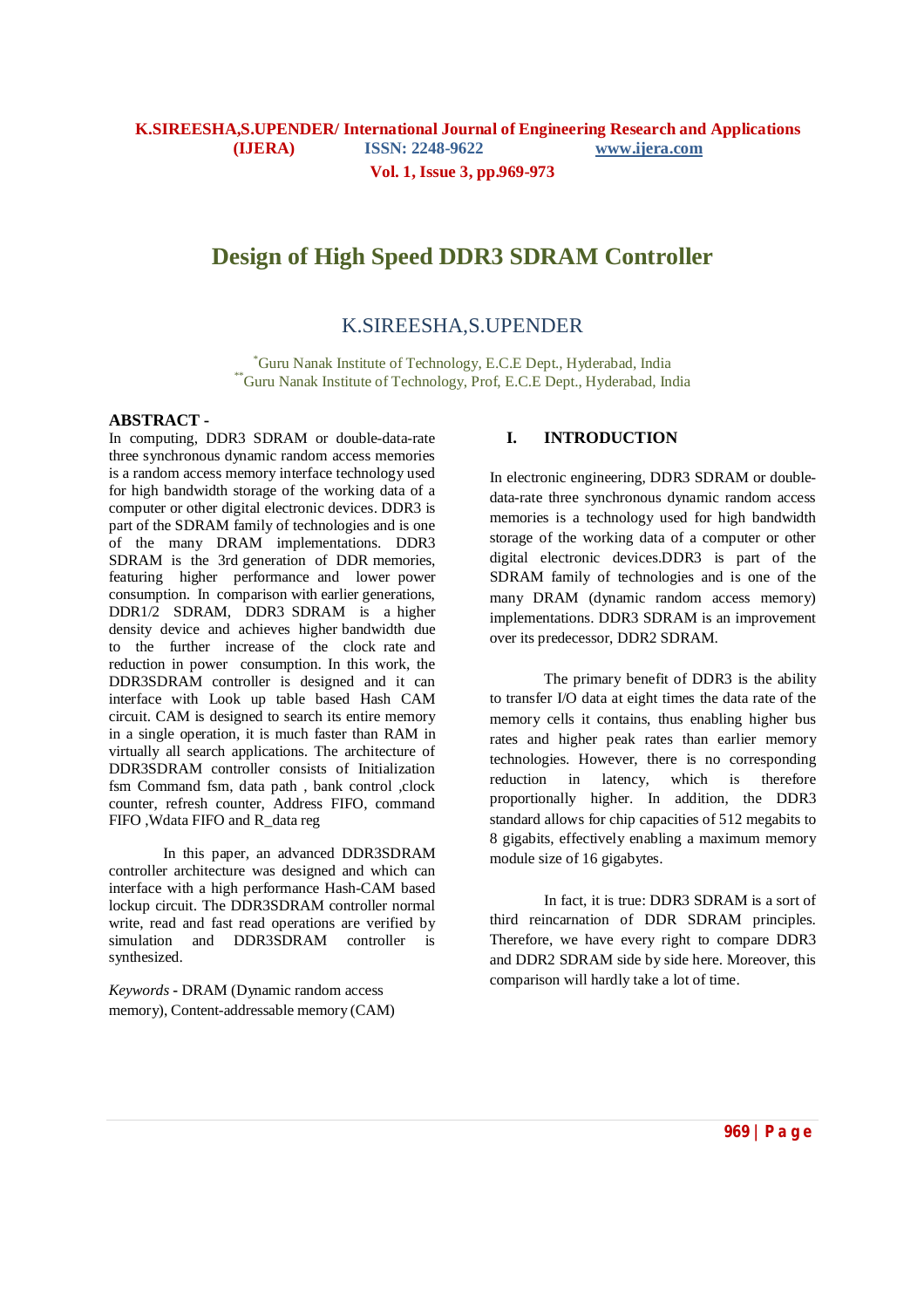# **K.SIREESHA,S.UPENDER/ International Journal of Engineering Research and Applications (IJERA) ISSN: 2248-9622 www.ijera.com Vol. 1, Issue 3, pp.969-973**

### **I. DDR3 SDRAM:**

The frequencies of DDR3 memory could be raised beyond those of DDR2 due to doubling of the data prefetch that was moved from the info storage device to the input/output buffer. While DDR2 SDRAM uses 4-bit samples, DDR3 SDRAM uses 8 bit prefetch also known as 8n-prefetch. In other words, DDR3 SDRAM technology implies doubling of the internal bus width between the actual DRAM core and the input/output buffer. As a result, the increase in the efficient data transfer rate provided by DDR3 SDRAM doesn't require faster operation of the memory core. Only external buffers start working faster. As for the core frequency of the memory chips, it appears 8 times lower than that of the external memory bus and DDR3 buffers (this frequency was 4 times lower than that of the external bus by DDR2) So, DDR3 memory can almost immediately hit higher actual frequencies than DDR2 SDRAM, without any modifications or improvements of the semiconductor manufacturing process. However, the above described technique also has another side to it: unfortunately, it increases not only memory bandwidth, but also memory latencies. As a result, we shouldn't always expect DDR3 SDRAM to work faster than DDR2 SDRAM, even if it operates at higher frequencies than DDR2.

# **1.2 DDR3 Based Lookup Circuit for High-Performance Network Processing**

With the development of network systems, packet processing techniques are becoming more important to deal with the massive high-throughput packets of the internet. Accordingly, advances in memory architectures are required to meet the emerging bandwidth demands. Content Addressable Memory (CAM) based techniques are widely used in network equipment for fast table look up. However, in comparison to Random Access Memory (RAM) technology, CAM technology is restricted in terms of memory density, hardware cost and power dissipation. Recently, a Hash-CAM circuit , which combines the merits of the hash algorithm and the

CAM function, was proposed to replace pure CAM based lookup circuits with comparable performance, higher memory density and lower cost. Most importantly, off-chip high density low-cost DDR memory technology has now become an attractive alternative for the proposed Hash-CAM based lookup circuit. However, DDR technology is optimized for burst access for cached processor platforms. As such, efficient DDR Bandwidth utilization is a major challenge for lookup functions that exhibit short and random memory access patterns. The extreme low-cost and high memory density features of the DDR technology allow a trade-off between memory utilization and memorybandwidth utilization by customizing the memory access. This, however, requires a custom purpose DDR memory controller that is optimized to achieve the best read efficiency and highest memory bandwidth. The objective of this work was to investigate advanced DDR3 SDRAM controller architectures and derive a customized architecture for the abovementioned problem.

DDR3 SDRAM is the 3rd generation memories, featuring higher performance and lower power consumption . In comparison with earlier generations, DDR1/2 SDRAM, DDR3 SDRAM is a higher density device and achieves higher bandwidth due to the further increase of the clock rate and reduction in power consumption benefiting from *1.5V*  power supply at *90 nm* fabrication technology. With *8* individual banks, DDR3 memory is more flexible



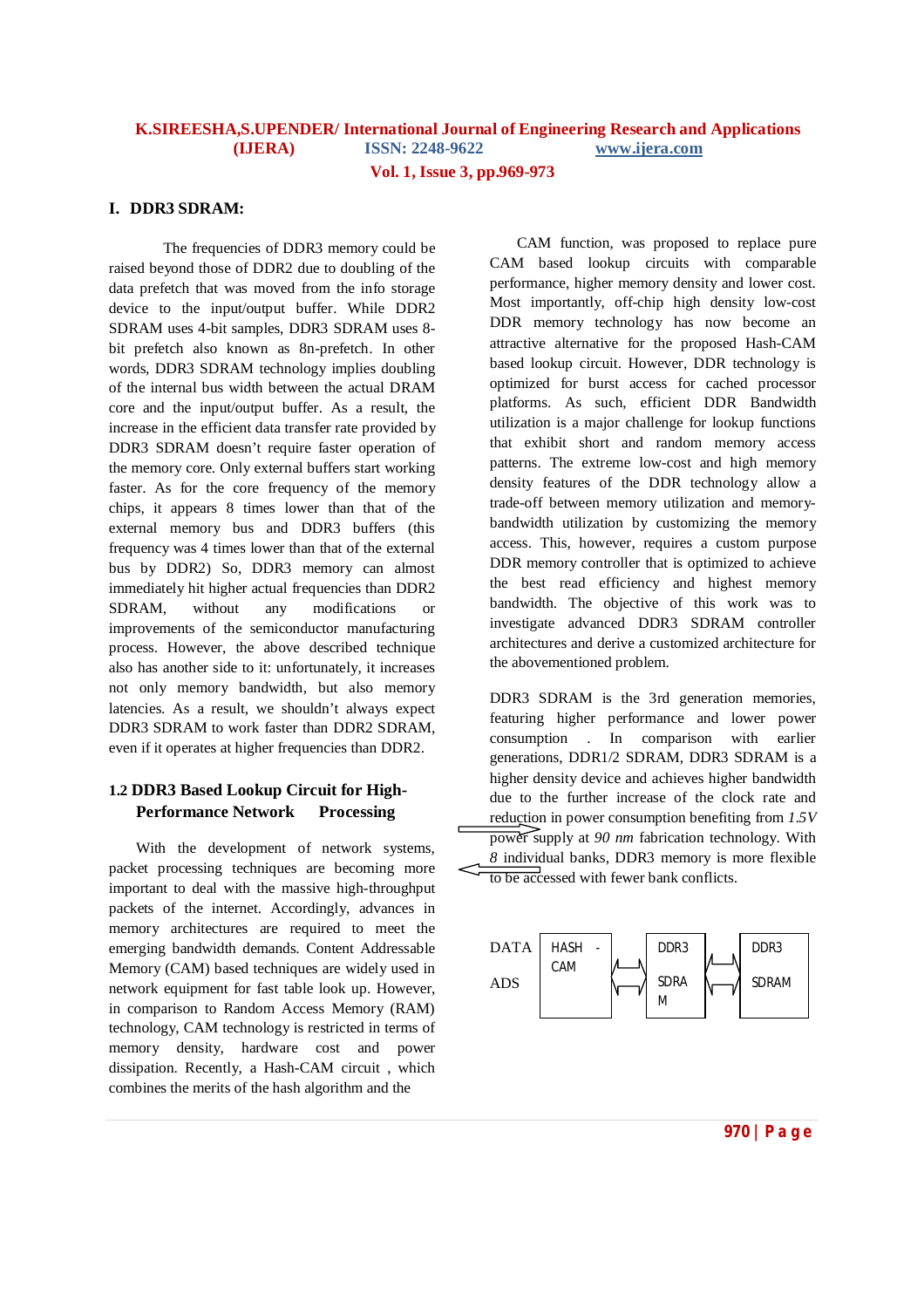### **K.SIREESHA,S.UPENDER/ International Journal of Engineering Research and Applications (IJERA) ISSN: 2248-9622 www.ijera.com**

**Vol. 1, Issue 3, pp.969-973**

### **II. DESIGN OF DDR3SDRAM CONTROLLER**

The DDR3 SDRAM uses double data rate architecture to achieve high-speed operation. The double data rate architecture is 8n-prefetch architecture with an interface designed to transfer two data words per clock cycle at the I/O pins. A single read or write access for the DDR3 SDRAM consists of a single 8*n*-bit-wide, one-clock-cycle data transfer at the internal DRAM core and eight corresponding *n*-bit-wide, one-half-clockcycle data transfers at the I/O pins. The differential data strobe (DQS, DQS#) is transmitted externally, along with data, for use in data capture at the DDR3 SDRAM input receiver. DQS is center-aligned with data for WRITEs. The read data is transmitted by the DDR3 SDRAM and edge-aligned to the data strobes.



 The DDR3 SDRAM operates from a differential clock (CK and CK#). The crossing of CK going

HIGH and CK# going LOW is referred to as the positive edge of CK. Control, command, and address

signals are registered at every positive edge of CK. Input data is registered on the first rising edge of

DQS after the WRITE preamble, and output data is referenced on the first rising edge of DQS after the READ preamble. Read and write accesses to the DDR3 SDRAM are burst-oriented. Accesses start at a selected location and continue for a programmed number of locations in a programmed sequence. Accesses begin with the registration of an ACTIVATE command, which is then followed by a READ or WRITE command. The address bits registered coincident with the ACTIVATE command are used to select the bank and row to be accessed.

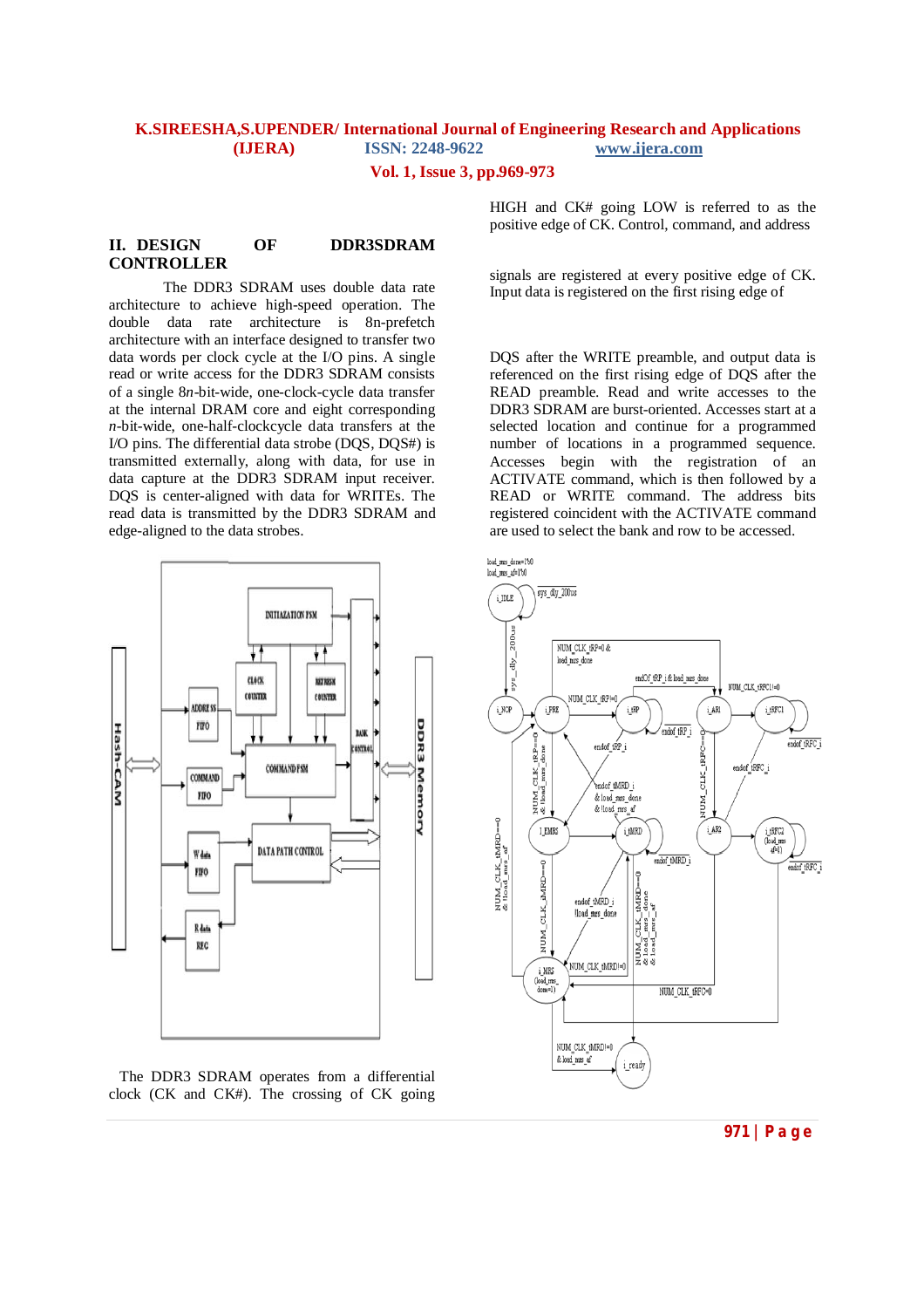# **K.SIREESHA,S.UPENDER/ International Journal of Engineering Research and Applications (IJERA) ISSN: 2248-9622 www.ijera.com**

## **Vol. 1, Issue 3, pp.969-973**

 The address bits registered coincident with the READ or WRITE commands are used to select the bank and the starting column location for the burst access. DDR3 SDRAM use READ and WRITE BL8 and BC4. An auto precharge function may be enabled to provide a self-timed row precharge that is initiated at the end of the burst access.

As with standard DDR SDRAM, the pipelined, multibank architecture of DDR3 SDRAM allows for concurrent operation, thereby providing high bandwidth by hiding row precharge and activation time. A self refresh mode is provided, along with a power-saving, power-down mode.

**IV. RESULTS**

#### **Address fifo**

 DDR3 SDRAM controller gets the address from the Address fifo so that controller can perform the read from the memory or write in to the memory address location specified by the Address fifo. Here the Address fifo width is 13 bit and stack depth is 8.



**Write data fifo**

DDR3 SDRAM controller gets the data from the Write data fifo in write operation in to the memory address location specified by the Address

fifo. Here the Address fifo width is 64 bit and stack depth is 8.



### **Control fifo**

DDR3 SDRAM controller gets the command from the Control fifo controller can perform the read from the memory or write in to the memory address location specified by the Address fifo. Here the Control fifo width is 2 bit and stack depth is 8. If the control fifo gives the "01" DDR3 controller performs the Normal read operation. If the control is

"10" DDR3 controller performs the Normal read operation and if control is "11" DDR3 controller performs the Fast read operation.



**972 | P a g e**